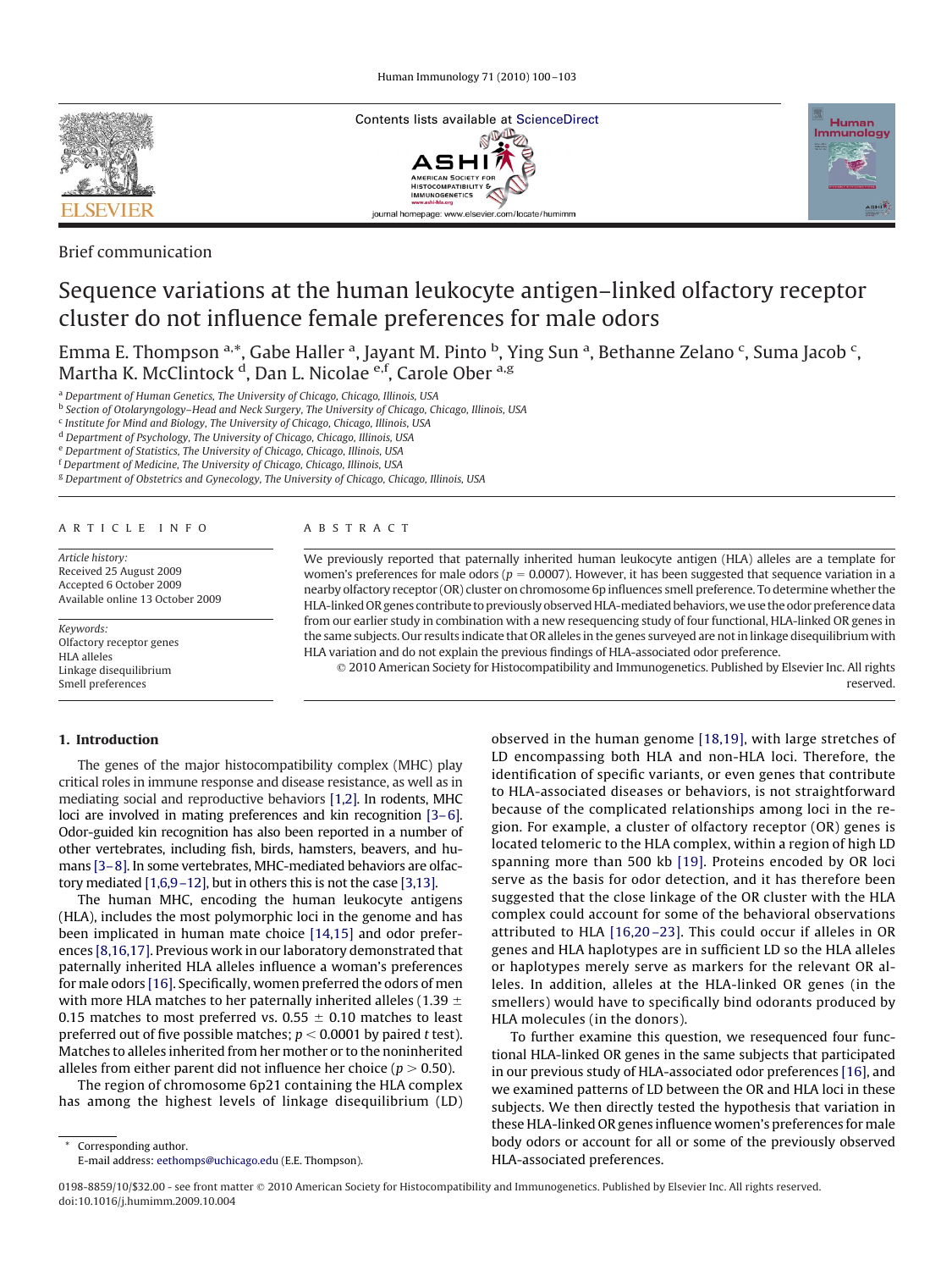<span id="page-1-0"></span>

| Table 1                                                     |  |
|-------------------------------------------------------------|--|
| Summary of 22 SNPs identified in the four OR genes surveyed |  |

| Gene   | Marker     | Allele <sup>a</sup> | Effect        | Frequencyb |
|--------|------------|---------------------|---------------|------------|
| OR5V1  | rs6930033  | T/G                 | L23F          | 0.2        |
|        | rs9257770  | T/G                 | <b>I45M</b>   | 0.04       |
| OR12D2 | rs9257834  | G/T                 | <b>V47F</b>   | 0.51       |
|        | rs4987411  | C/T                 | L56P          | 0.49       |
|        | rs2073154  | C/G                 | F113L         | 0.51       |
|        | rs2073153  | G/T                 | <b>R120L</b>  | 0.49       |
|        | rs2073152  | G/C                 | S12 1C        | 0.71       |
|        | rs2073151  | A/G                 | I159V         | 0.49       |
|        | rs2073150  | C/T                 | L25 5L        | 0.49       |
| OR10C1 | rs17184009 | C/T                 | 055X          | 0.02       |
|        | rs2074469  | T/C                 | <b>F60L</b>   | 0.16       |
|        | rs11755177 | C/T                 | <b>F61F</b>   | 0.02       |
|        | rs11755182 | C/A                 | <b>R89S</b>   | 0.02       |
|        | rs17177639 | C/T                 | R121C         | 0.02       |
|        | rs17177646 | C/T                 | R138W         | 0.02       |
|        | rs2074468  | T/C                 | P160S         | 0.02       |
|        | rs2074466  | C/A                 | P1740         | 0.18       |
|        | rs2074464  | G/A                 | M24 6V        | 0.43       |
|        | rs10946991 | C/A                 | A254A         | 0.02       |
|        | rs11968123 | T/G                 | <b>M31 OR</b> | 0.02       |
| OR2H2  | rs3129034  | T/C                 | L30F          | 0.2        |
|        | rs1233387  | T/C                 | A48V          | 0.55       |

aAlleles shown as ancestral/derived.

<sup>b</sup>Frequency of the derived allele.

# **2. Subjects and methods**

#### *2.1. Study sample*

The 49 women participants are of European descent and were unmarried at the time of our earlier study. The average age was 25 years (range, 13–56 years), and none were using hormonal contraception or had ever been pregnant. The women were unaware of the study hypothesis and the identity of the odors in question. The six male T-shirt donors ranged in age from 23 to 47 years of age (average, 31.3 years). More detailed information on sample composition, odor collection, olfactory sessions, and HLA typing can be found in Jacob *et al.* [\[16\].](#page-3-0)

#### *2.2. Studies of OR genes*

Four functional (single-exon) OR genes were selected from each of the three LD bins that we previously identified in this region [\[24\].](#page-3-0) To represent the variation in this region, we studied (1) *OR2H2* (called *FAT11* [\[20\]](#page-3-0) and *OR2H3* [\[24\]](#page-3-0) in our previous studies), the only OR gene in the most proximal bin (closest to the HLA gene cluster), (2) *OR5V1* from the most distal bin, and (3) *OR12D2* and *OR10C1* from the middle bin. PCR and sequencing primers were designed according to GenBank sequences (*OR12D2*, NM\_013936; *OR10C1*, NT\_113893; *OR2H2*, NM\_007160; and *OR5V1*, NM\_030876). DNA from one chimpanzee was amplified and sequenced using the same primers and used to determine the ancestral allele at each single nucleotide polymorphism (SNP). All genes were amplified using TagGold DNA polymerase, primers, and amplification conditions as described in Supplemental Table 1. Polymerase chain reaction products were cleaned with exonuclease I (New England Biolabs, Ipswich, MA) and shrimp alkaline phosphatase (United States Biochemicals, Marblehead, MA). Dye-terminator sequencing was performed with ABI Big Dye Terminator v. 3.1 Cycle Sequencing kit, and products were analyzed on an ABI 3700 or 3730 automated sequencer (Applied Biosystems, Foster City, CA). The Phred-Phrap-Consed package was used to assemble and analyze all sequences [\[25\].](#page-3-0) All putative polymorphisms were visually inspected and individual genotypes were confirmed using Consed. All SNPs in this study were in Hardy-Weinberg equilibrium and we observed no Mendelian errors.

A low-frequency copy number variant in the region encompassing the *OR2H2* gene has been reported [\[26,27\]](#page-3-0) (two events in 270

#### *2.3. Haplotype construction and parent of origin*

Each of the women and their parents were previously genotyped for two SNPs in *OR2H2* and one SNP each in *OR10C1* and *OR12D2* [\[24\].](#page-3-0) Because no family data were available for SNPs in *OR5V1*, the parents of each woman were genotyped by direct sequencing for the two SNPs in this gene. Haplotype construction and parent of origin were determined by direct observation of alleles in the women participants and their parents.

# *2.4. Data analysis*

Linkage disequilibrium between OR SNPs and multi-allelic HLA genes was assessed by  $r^2$ , with the average value calculated as the mean of all pairwise *r* <sup>2</sup> between OR SNPs and each allele at the five HLA loci.

To test the hypothesis that diplotypes or alleles at OR loci were associated with female's preferences for male odors, we constructed test statistics that quantify the difference in preference for subjects grouped by genotype/diplotype. For diplotype comparisons, we counted the number of times each donor was ranked as the most or least preferred according to women's diplotype (for all diplotypes with at least five occurrences). The results were analyzed by  $\chi^2$  tests. To confirm that the previously reported association between paternally inherited HLA alleles and preferences for male odor donors cannot be explained by sequence variation at the OR genes, we repeated the same analysis as in our earlier work [\[16\],](#page-3-0) stratified by paternally inherited alleles at the SNPs in the OR genes. For every smeller we calculated the difference between the number of paternal HLA matches with the most and least preferred donor.

| rs6930033<br>0.02<br>0.02<br>0.02<br>0.03<br>0.02<br>OR5V1<br>rs9257770<br>0.03<br>0.01<br>0.01<br>0.03<br>0.01<br>OR12D2<br><b>OR10C1</b><br>0.03<br>rs9257834<br>0.04<br>0.03<br>0.02<br>0.03<br>OR2H <sub>2</sub><br>0.03<br>rs4987411<br>0.04<br>0.03<br>0.02<br>0.03<br>$30 +$<br><b>HLA-A</b><br>0.04<br>0.03<br>0.02<br>0.03<br>rs2073154<br>0.03<br>0.04<br>0.03<br>0.02<br>0.03<br>0.03<br>rs2073153<br>0.02<br>0.02<br>0.01<br>0.01<br>0.02<br>rs2073152<br>0.04<br>0.03<br>0.02<br>0.03<br>0.03<br>rs2073151<br>0.04<br>0.03<br>0.02<br>0.03<br>0.03<br>rs2073150<br>$31 -$<br>0.01<br>rs17184009<br>0.04<br>0.01<br>0.01<br>0.02<br><b>HLA-C</b><br>HLA-B<br>0.02<br>0.02<br>0.02<br>0.03<br>0.05<br>rs2074469<br>0.04<br>0.01<br>0.01<br>0.02<br>0.01<br>rs11755177<br>0.04<br>0.01<br>0.01<br>0.02<br>0.01<br>rs11755182<br>rs17177639<br>0.04<br>0.01<br>0.01<br>0.02<br>0.01<br>$32 -$<br>rs17177646<br>0.04<br>0.01<br>0.01<br>0.02<br>0.01<br>0.04<br>0.01<br>0.01<br>0.02<br>0.01<br>rs2074468<br>rs2074466<br>0.01<br>0.04<br>0.02<br>0.03<br>0.04<br><b>HLA-DR</b><br>0.04<br>0.03<br>0.02<br>0.03<br>0.02<br>rs2074464<br><b>HLA-DQB1</b><br>0.04<br>0.01<br>0.01<br>0.02<br>0.01<br>rs10946991<br>$33 +$<br>rs11968123<br>0.04<br>0.01<br>0.02<br>0.01<br>0.01<br><b>CEN</b><br>0.03<br>rs3129034<br>0.04<br>0.10<br>0.05<br>0.02<br>rs1233387<br>0.04<br>0.01<br>0.03<br>0.04<br>0.03 | $29 -$ | HLA-A | <b>HLA-C</b> | HLA-B | <b>HLA-DR</b> | HLA-DQB1 |
|---------------------------------------------------------------------------------------------------------------------------------------------------------------------------------------------------------------------------------------------------------------------------------------------------------------------------------------------------------------------------------------------------------------------------------------------------------------------------------------------------------------------------------------------------------------------------------------------------------------------------------------------------------------------------------------------------------------------------------------------------------------------------------------------------------------------------------------------------------------------------------------------------------------------------------------------------------------------------------------------------------------------------------------------------------------------------------------------------------------------------------------------------------------------------------------------------------------------------------------------------------------------------------------------------------------------------------------------------------------------------------------------------------------|--------|-------|--------------|-------|---------------|----------|
|                                                                                                                                                                                                                                                                                                                                                                                                                                                                                                                                                                                                                                                                                                                                                                                                                                                                                                                                                                                                                                                                                                                                                                                                                                                                                                                                                                                                               |        |       |              |       |               |          |
|                                                                                                                                                                                                                                                                                                                                                                                                                                                                                                                                                                                                                                                                                                                                                                                                                                                                                                                                                                                                                                                                                                                                                                                                                                                                                                                                                                                                               |        |       |              |       |               |          |
|                                                                                                                                                                                                                                                                                                                                                                                                                                                                                                                                                                                                                                                                                                                                                                                                                                                                                                                                                                                                                                                                                                                                                                                                                                                                                                                                                                                                               |        |       |              |       |               |          |
|                                                                                                                                                                                                                                                                                                                                                                                                                                                                                                                                                                                                                                                                                                                                                                                                                                                                                                                                                                                                                                                                                                                                                                                                                                                                                                                                                                                                               |        |       |              |       |               |          |
|                                                                                                                                                                                                                                                                                                                                                                                                                                                                                                                                                                                                                                                                                                                                                                                                                                                                                                                                                                                                                                                                                                                                                                                                                                                                                                                                                                                                               |        |       |              |       |               |          |
|                                                                                                                                                                                                                                                                                                                                                                                                                                                                                                                                                                                                                                                                                                                                                                                                                                                                                                                                                                                                                                                                                                                                                                                                                                                                                                                                                                                                               |        |       |              |       |               |          |
|                                                                                                                                                                                                                                                                                                                                                                                                                                                                                                                                                                                                                                                                                                                                                                                                                                                                                                                                                                                                                                                                                                                                                                                                                                                                                                                                                                                                               |        |       |              |       |               |          |
|                                                                                                                                                                                                                                                                                                                                                                                                                                                                                                                                                                                                                                                                                                                                                                                                                                                                                                                                                                                                                                                                                                                                                                                                                                                                                                                                                                                                               |        |       |              |       |               |          |
|                                                                                                                                                                                                                                                                                                                                                                                                                                                                                                                                                                                                                                                                                                                                                                                                                                                                                                                                                                                                                                                                                                                                                                                                                                                                                                                                                                                                               |        |       |              |       |               |          |
|                                                                                                                                                                                                                                                                                                                                                                                                                                                                                                                                                                                                                                                                                                                                                                                                                                                                                                                                                                                                                                                                                                                                                                                                                                                                                                                                                                                                               |        |       |              |       |               |          |
|                                                                                                                                                                                                                                                                                                                                                                                                                                                                                                                                                                                                                                                                                                                                                                                                                                                                                                                                                                                                                                                                                                                                                                                                                                                                                                                                                                                                               |        |       |              |       |               |          |
|                                                                                                                                                                                                                                                                                                                                                                                                                                                                                                                                                                                                                                                                                                                                                                                                                                                                                                                                                                                                                                                                                                                                                                                                                                                                                                                                                                                                               |        |       |              |       |               |          |
|                                                                                                                                                                                                                                                                                                                                                                                                                                                                                                                                                                                                                                                                                                                                                                                                                                                                                                                                                                                                                                                                                                                                                                                                                                                                                                                                                                                                               |        |       |              |       |               |          |
|                                                                                                                                                                                                                                                                                                                                                                                                                                                                                                                                                                                                                                                                                                                                                                                                                                                                                                                                                                                                                                                                                                                                                                                                                                                                                                                                                                                                               |        |       |              |       |               |          |
|                                                                                                                                                                                                                                                                                                                                                                                                                                                                                                                                                                                                                                                                                                                                                                                                                                                                                                                                                                                                                                                                                                                                                                                                                                                                                                                                                                                                               |        |       |              |       |               |          |
|                                                                                                                                                                                                                                                                                                                                                                                                                                                                                                                                                                                                                                                                                                                                                                                                                                                                                                                                                                                                                                                                                                                                                                                                                                                                                                                                                                                                               |        |       |              |       |               |          |
|                                                                                                                                                                                                                                                                                                                                                                                                                                                                                                                                                                                                                                                                                                                                                                                                                                                                                                                                                                                                                                                                                                                                                                                                                                                                                                                                                                                                               |        |       |              |       |               |          |
|                                                                                                                                                                                                                                                                                                                                                                                                                                                                                                                                                                                                                                                                                                                                                                                                                                                                                                                                                                                                                                                                                                                                                                                                                                                                                                                                                                                                               |        |       |              |       |               |          |
|                                                                                                                                                                                                                                                                                                                                                                                                                                                                                                                                                                                                                                                                                                                                                                                                                                                                                                                                                                                                                                                                                                                                                                                                                                                                                                                                                                                                               |        |       |              |       |               |          |
|                                                                                                                                                                                                                                                                                                                                                                                                                                                                                                                                                                                                                                                                                                                                                                                                                                                                                                                                                                                                                                                                                                                                                                                                                                                                                                                                                                                                               |        |       |              |       |               |          |
|                                                                                                                                                                                                                                                                                                                                                                                                                                                                                                                                                                                                                                                                                                                                                                                                                                                                                                                                                                                                                                                                                                                                                                                                                                                                                                                                                                                                               |        |       |              |       |               |          |
|                                                                                                                                                                                                                                                                                                                                                                                                                                                                                                                                                                                                                                                                                                                                                                                                                                                                                                                                                                                                                                                                                                                                                                                                                                                                                                                                                                                                               |        |       |              |       |               |          |
|                                                                                                                                                                                                                                                                                                                                                                                                                                                                                                                                                                                                                                                                                                                                                                                                                                                                                                                                                                                                                                                                                                                                                                                                                                                                                                                                                                                                               |        |       |              |       |               |          |
|                                                                                                                                                                                                                                                                                                                                                                                                                                                                                                                                                                                                                                                                                                                                                                                                                                                                                                                                                                                                                                                                                                                                                                                                                                                                                                                                                                                                               |        |       |              |       |               |          |
|                                                                                                                                                                                                                                                                                                                                                                                                                                                                                                                                                                                                                                                                                                                                                                                                                                                                                                                                                                                                                                                                                                                                                                                                                                                                                                                                                                                                               |        |       |              |       |               |          |

**Fig. 1.** Linkage disequilibrium between SNPs in four 6p21–22 OR genes and five HLA loci. *r*<sup>2</sup> values were averaged across all allele combinations for each pair of loci.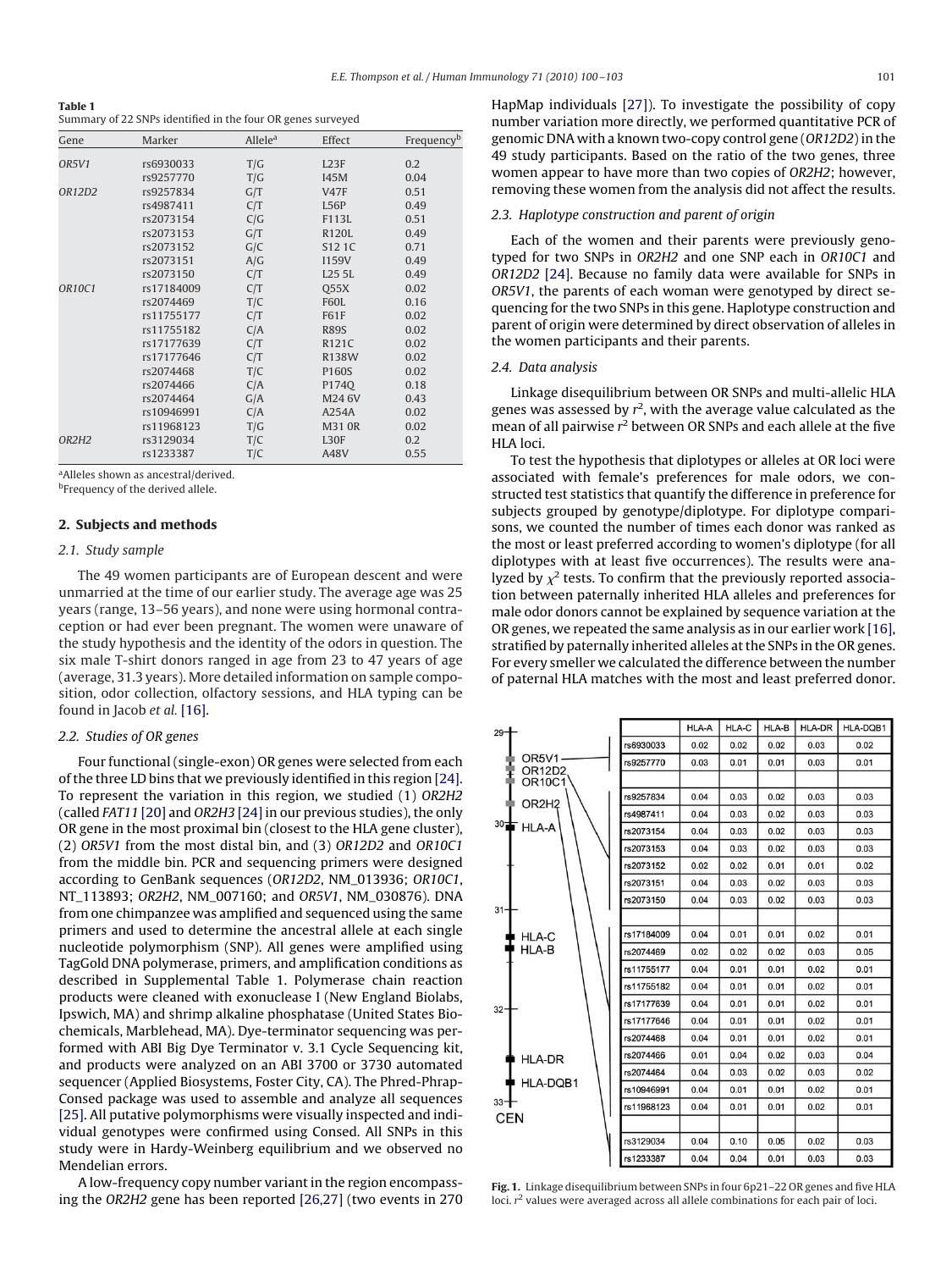<span id="page-2-0"></span>These differences were shown previously to be significantly larger than zero using a sign test, and we contrasted, for every SNP, the distribution of the signs between the two groups formed based on the paternally inherited allele. The comparison of the two allele groups was performed using Fisher's exact test.

# **3. Results**

Twenty-two SNPs in four OR genes are present in this sample [\(Table 1\)](#page-1-0). Eighteen result in nonsynonymous/replacement changes, three in synonymous/silent changes, and one in a nonsense mutation. The *OR10C1* gene may be a segregating pseudogene, as we observed a nonsense mutation on a unique haplotype background (rs17184009, Q55X).

To first determine whether variation in any of the OR genes was in long-range LD with HLA loci, we examined the LD pattern between OR SNPs and alleles at the five HLA genes included in our earlier study, in the same 49 women, using the LD measure *r* <sup>2</sup> [\(Fig.](#page-1-0) [1\)](#page-1-0). *OR2H2* is the closest OR gene to the HLA complex, and although it contains the SNP with the highest  $r^2$  values ( $rs3129034$ ), it still shows overall very low levels of LD with alleles at HLA loci: HLA-A (mean  $r^2$ , 0.04; range, 0.00–0.17), HLA-C (mean  $r^2$ , 0.10; range, 0.02– 0.23), HLA-B (mean *r* 2 , 0.05; range, 0.00 – 0.21), HLA-DR

|               |                                                     |                                     |                                                   | rs6930033                | rs9257770<br>Smeller's<br>Diplotype | Number of<br>Women |                             |                         |                         | <b>Least Prefered Donor</b> |                            |                         |                            |                         | <b>Most Prefered Donor</b> |                         |                         |                         |
|---------------|-----------------------------------------------------|-------------------------------------|---------------------------------------------------|--------------------------|-------------------------------------|--------------------|-----------------------------|-------------------------|-------------------------|-----------------------------|----------------------------|-------------------------|----------------------------|-------------------------|----------------------------|-------------------------|-------------------------|-------------------------|
|               |                                                     |                                     |                                                   |                          |                                     |                    | 1                           | $\overline{\mathbf{2}}$ | 3                       | 4                           | 5                          | 6                       | 1                          | $\overline{2}$          | 3                          | 4                       | 5                       | 6                       |
|               |                                                     |                                     | OR <sub>5</sub> V <sub>1</sub>                    |                          | 11                                  | 32                 | 8                           | 6                       | 4                       | 5                           | 5                          | 4                       | 10                         | 5                       | 5                          | $\overline{2}$          | 6                       | 4                       |
|               |                                                     |                                     |                                                   |                          | 12                                  | 3                  | $\bf{0}$                    | $\overline{\mathbf{c}}$ | 1                       | 0                           | 0                          | 0                       | 3                          | 0                       | 0                          | 0                       | 0                       | 0                       |
|               |                                                     |                                     |                                                   |                          | 13                                  | 10                 | $\overline{\mathbf{c}}$     | $\overline{\mathbf{c}}$ | 1                       | 1                           | 2                          | $\overline{\mathbf{c}}$ | 4                          | 1                       | 0                          | $\overline{\mathbf{c}}$ | 1                       | $\overline{\mathbf{c}}$ |
|               |                                                     |                                     |                                                   |                          | 33                                  | 4                  | 1                           | $\mathbf 0$             | 1                       | $\bf{0}$                    | 0                          | $\overline{c}$          | $\mathbf 0$                | 0                       | $\overline{\mathbf{c}}$    | 0                       | $\mathbf{1}$            | 1                       |
|               |                                                     |                                     |                                                   |                          |                                     |                    |                             |                         |                         |                             |                            |                         |                            |                         |                            |                         |                         |                         |
|               |                                                     | rs9257834<br>rs4987411<br>rs2073154 | s2073153<br>rs2073152                             | s2073151                 | rs2073150<br>Smeller's<br>Diplotype | Number of<br>Women | <b>Least Prefered Donor</b> |                         |                         |                             |                            |                         | <b>Most Prefered Donor</b> |                         |                            |                         |                         |                         |
|               |                                                     |                                     |                                                   |                          |                                     |                    | 1                           | $\overline{\mathbf{c}}$ | 3                       | $\overline{4}$              | 5                          | 6                       | 1                          | $\overline{\mathbf{2}}$ | 3                          | 4                       | 5                       | $\boldsymbol{6}$        |
|               |                                                     |                                     |                                                   |                          | 11                                  | 1                  | 1                           | 0                       | 0                       | $\pmb{0}$                   | 0                          | 0                       | $\mathbf 0$                | $\pmb{0}$               | $\mathbf{1}$               | 0                       | 0                       | 0                       |
|               |                                                     |                                     |                                                   |                          | 22                                  | 3                  | $\mathbf 0$                 | 0                       | 2                       | 1                           | 0                          | 0                       | 2                          | 0                       | 0                          | 0                       | 1                       | 0                       |
|               | <b>OR12D2</b>                                       |                                     |                                                   |                          | 33                                  | 14                 | 3                           | $\overline{\mathbf{c}}$ | $\mathbf{1}$            | $\mathbf{0}$                | $\overline{\mathbf{4}}$    | 4                       | 5                          | 3                       | $\mathbf{1}$               | 4                       | 0                       | 1                       |
|               |                                                     |                                     |                                                   |                          | 23                                  | 15                 | 5                           | $\mathbf 2$             | 1                       | 4                           | $\overline{\mathbf{c}}$    | 1                       | 3                          | 3                       | 1                          | 1                       | 4                       | 3                       |
|               |                                                     |                                     |                                                   |                          | 13                                  | 12                 | $\mathbf{1}$                | 4                       | $\overline{\mathbf{c}}$ | 1                           | 1                          | 3                       | 6                          | $\overline{2}$          | $\overline{\mathbf{c}}$    | 0                       | $\mathbf{1}$            | 1                       |
|               |                                                     |                                     |                                                   |                          | 12                                  | 4                  | 1                           | $\overline{\mathbf{c}}$ | 1                       | $\pmb{0}$                   | 0                          | 0                       | 1                          | 0                       | 0                          | 0                       | $\overline{\mathbf{c}}$ | 1                       |
|               |                                                     |                                     |                                                   |                          |                                     |                    |                             |                         |                         |                             |                            |                         |                            |                         |                            |                         |                         |                         |
|               | rs11755182<br>rs2074469<br>rs11755177<br>rs17184009 | rs17177639                          | rs17177646<br>rs2074468<br>rs2074466<br>rs2074464 | rs10946991<br>rs11968123 | Smeller's                           | Number of          |                             |                         |                         |                             |                            |                         |                            |                         |                            |                         |                         |                         |
|               |                                                     |                                     |                                                   |                          | Diplotype                           | Women              |                             |                         |                         | <b>Least Prefered Donor</b> |                            |                         |                            |                         | Most Prefered Donor        |                         |                         |                         |
|               |                                                     |                                     |                                                   |                          |                                     |                    | 1                           | $\overline{\mathbf{c}}$ | 3                       | 4                           | 5                          | 6                       | 1                          | $\overline{\mathbf{c}}$ | 3                          | 4                       | 5                       | 6                       |
|               |                                                     |                                     |                                                   |                          | 11                                  | 1                  | 1                           | 0                       | $\mathbf{0}$            | $\pmb{0}$                   | 0                          | O                       | $\mathbf 0$                | $\mathbf 0$             | $\mathbf{1}$               | $\overline{0}$          | $\mathbf 0$             | 0                       |
|               |                                                     |                                     |                                                   |                          | 12                                  | 1                  | 0                           | 0                       | 0                       | $\pmb{0}$                   | $\pmb{0}$                  | 1                       | 0                          | 1                       | 0                          | 0                       | 0                       | 0                       |
|               |                                                     |                                     |                                                   |                          | 13                                  | 7                  | 1                           | $\mathbf 2$             | 1                       | 1                           | 1                          | 1                       | 4                          | 1                       | 1                          | 0                       | 1                       | 0                       |
|               |                                                     |                                     |                                                   |                          | 14                                  | 5                  | 1                           | 3                       | 1                       | $\mathbf 0$                 | $\pmb{0}$                  | $\overline{0}$          | 1                          | $\bf 0$                 | $\mathbf{1}$               | $\mathbf 0$             | 1                       | $\overline{c}$          |
| <b>OR10C1</b> |                                                     |                                     |                                                   |                          | 23                                  | 3                  | 0                           | 0                       | 1                       | 0                           | 1                          | 1                       | 1                          | 1                       | 0                          | 1                       | 0                       | 0                       |
|               |                                                     |                                     |                                                   |                          |                                     |                    |                             |                         |                         |                             |                            |                         |                            |                         |                            |                         |                         |                         |
|               |                                                     |                                     |                                                   |                          | 33                                  | 3                  | $\mathbf{1}$                | 0                       | 0                       | $\bf{0}$                    | $\overline{2}$             | 0                       | 1                          | $\mathbf{1}$            | $\mathbf 0$                | $\mathbf{1}$            | 0                       | $\pmb{0}$               |
|               |                                                     |                                     |                                                   |                          | 34                                  | 15                 | 6                           | $\overline{\mathbf{c}}$ | 0                       | 3                           | $\overline{\mathbf{c}}$    | $\overline{\mathbf{c}}$ | 4                          | 2                       | $\overline{\mathbf{c}}$    | 1                       | 3                       | 3                       |
|               |                                                     |                                     |                                                   |                          | 44                                  | 11                 | 1                           | $\overline{\mathbf{c}}$ | $\overline{\mathbf{c}}$ | $\overline{\mathbf{2}}$     | 1                          | 3                       | 4                          | $\overline{\mathbf{c}}$ | 0                          | 1                       | 3                       | 1                       |
|               |                                                     |                                     |                                                   |                          | 45                                  | $\overline{c}$     | $\bf{0}$                    | 0                       | $\overline{2}$          | $\bf{0}$                    | $\bf{0}$                   | $\bf{0}$                | $\overline{2}$             | $\bf{0}$                | 0                          | 0                       | $\mathbf 0$             | $\mathbf 0$             |
|               |                                                     |                                     |                                                   |                          | 46                                  | $\overline{1}$     | $\bf{0}$                    | 1                       | 0                       | $\bf{0}$                    | 0                          | O                       | $\mathbf 0$                | $\bf{0}$                | 0                          | 1                       | $\mathbf 0$             | $\pmb{0}$               |
|               |                                                     |                                     |                                                   |                          |                                     |                    |                             |                         |                         |                             |                            |                         |                            |                         |                            |                         |                         |                         |
|               |                                                     |                                     |                                                   |                          | Smeller's                           | Number of          |                             |                         |                         |                             |                            |                         |                            |                         |                            |                         |                         |                         |
|               |                                                     |                                     |                                                   | 1862258181<br>1862123    | Diplotype                           | Women              | <b>Least Prefered Donor</b> |                         |                         |                             | <b>Most Prefered Donor</b> |                         |                            |                         |                            |                         |                         |                         |
|               |                                                     |                                     |                                                   |                          |                                     |                    | 1                           | $\overline{\mathbf{c}}$ | 3                       | 4                           | 5                          | 6                       | 1                          | $\overline{\mathbf{c}}$ | 3                          | 4                       | 5                       | 6                       |
|               |                                                     | OR2H2                               |                                                   |                          | 12                                  | 16                 | 1                           | 4                       | 3                       | $\overline{\mathbf{c}}$     | 3                          | 3                       | 8                          | 1                       | $\overline{\mathbf{c}}$    | 0                       | 3                       | $\overline{\mathbf{c}}$ |
|               |                                                     |                                     |                                                   |                          | 13                                  | 12                 | $\overline{4}$              | $\overline{c}$          | $\mathbf{1}$            | $\ddot{\phantom{1}}$        | $\overline{\mathbf{2}}$    | $\overline{2}$          | 1                          | $\overline{\mathbf{c}}$ | $\overline{2}$             | $\bf{0}$                | $\overline{4}$          | 3                       |
|               |                                                     |                                     |                                                   |                          | 22                                  | 9                  | 3                           | $\mathbf{1}$            | $\overline{\mathbf{1}}$ | $\mathbf 0$                 | $\overline{2}$             | $\overline{c}$          | $\overline{2}$             | $\overline{4}$          | 1                          | $\overline{2}$          | $\mathbf 0$             | $\mathbf{0}$            |
|               |                                                     |                                     |                                                   |                          | 23                                  | 7                  | 3                           | $\overline{\mathbf{2}}$ | 0                       | 1                           | 1                          | 0                       | 3                          | 0                       | 1                          | 1                       | $\mathbf{1}$            | 1                       |
|               |                                                     |                                     |                                                   |                          | 11                                  | 4                  | 0                           | 1                       | 0                       | 1                           | 1                          | $\mathbf{1}$            | $\overline{c}$             | 0                       | 0                          | $\overline{c}$          | 0                       | 0                       |
|               |                                                     |                                     |                                                   |                          | 33                                  | 1                  | $\mathbf 0$                 | $\mathbf 0$             | 1                       | $\pmb{0}$                   | 0                          | 0                       | 1                          | 0                       | 0                          | $\mathbf 0$             | 0                       | 0                       |

**Fig. 2.** Polymorphisms and diplotypes at each of four OR genes are shown for 49 women smellers. Gray and white squares indicate ancestral and derived alleles, respectively, at each polymorphic site. Each observed haplotype (combination of alleles inherited from one parent) was assigned a number; the pair of haplotypes inherited from both parents is referred to as a diplotype. The women's ranking of each of six odor donors (labeled 1– 6) as the least and most preferred are shown for women genotyped by each diplotype (from Jacob *et al.* [\[16\]\)](#page-3-0).